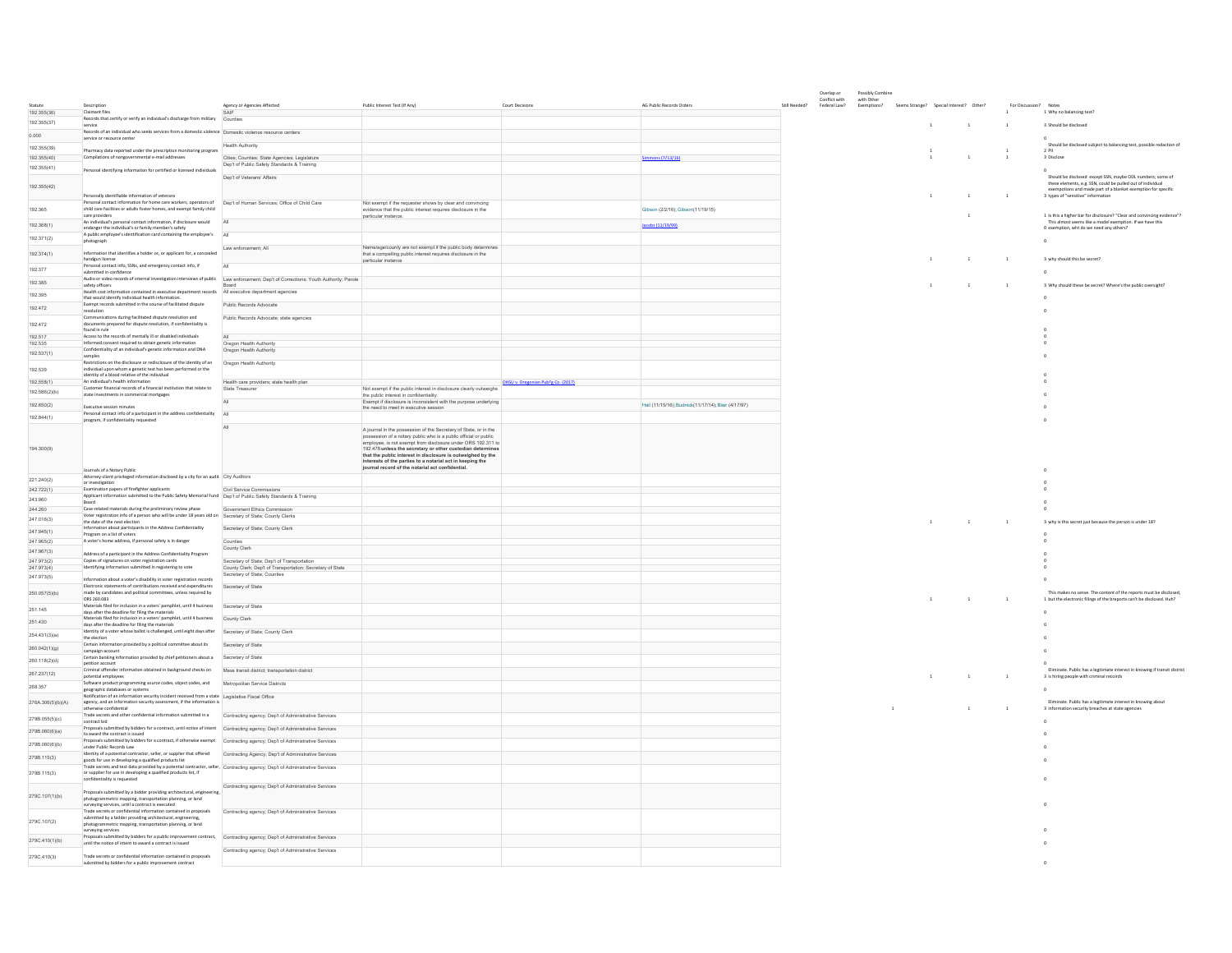| 279C 815(4)                      | Reports and returns submitted for use in determining the prevailing Bureau of Labor and Industries<br>rates of wages                                                                                                                    |                                                         |                                                                                                                                  |                                                                                                             |                                                         |              |                |                |                                                                                                                                                                                              |
|----------------------------------|-----------------------------------------------------------------------------------------------------------------------------------------------------------------------------------------------------------------------------------------|---------------------------------------------------------|----------------------------------------------------------------------------------------------------------------------------------|-------------------------------------------------------------------------------------------------------------|---------------------------------------------------------|--------------|----------------|----------------|----------------------------------------------------------------------------------------------------------------------------------------------------------------------------------------------|
| 279C 850(3)                      | Contractor and subcontractor records used to determine whether Bureau of Labor and Industries                                                                                                                                           |                                                         |                                                                                                                                  |                                                                                                             |                                                         |              |                | $\mathbf 1$    | Public has interest in seeing contractor records used to determine if<br>1 prevailing wage is paid in public works projects                                                                  |
| 285A.075(1)(b)                   | the prevailing rate of wage is being paid<br>Negotiations with persons interested in locating businesses in<br>Oregon, if confidentiality is requested                                                                                  | Business Oregon                                         |                                                                                                                                  |                                                                                                             |                                                         |              |                |                | Why should Oregon Business be negotiating in secret on behalf of a<br>1 business looking to locate in Oregon?                                                                                |
|                                  | Information submitted by a business in connection with the<br>Enterprise Zone Act that identifies a qualified property, reveals                                                                                                         | Business Oregon                                         |                                                                                                                                  |                                                                                                             |                                                         |              |                |                |                                                                                                                                                                                              |
| 285C.145(4)                      | investment plans prior to authorization, or lists employee<br>omnensation                                                                                                                                                               |                                                         |                                                                                                                                  |                                                                                                             | Meiffren (4/15/13)                                      | $\mathbf{1}$ | $\overline{1}$ | $\mathbf{1}$   | Public has an interest in knowing financials related to enterprise<br>3 zone tax breaks                                                                                                      |
| 285C.615(5)                      | Data concerning the individual performance of a firm that is<br>submitted in connection with the strategic investment program                                                                                                           | Business Oregon                                         |                                                                                                                                  |                                                                                                             | Meiffren (3/11/13)                                      |              | $\overline{1}$ | $\overline{1}$ | Oublic has interest in seeing financial information of companies<br>3 receiiving state investment                                                                                            |
| 285C.620                         | The application form submitted to participate in the strategic<br>investment program, the applicant's identity, and the negotiations.<br>until notice of intent to take official action is issued                                       | <b>Business Oregon</b>                                  |                                                                                                                                  |                                                                                                             |                                                         |              |                |                |                                                                                                                                                                                              |
| 286A.190                         | Records of bood ownership                                                                                                                                                                                                               | State Treasurer                                         |                                                                                                                                  |                                                                                                             |                                                         |              | $\overline{1}$ | $\overline{1}$ | 3 public should know who owns state bonds                                                                                                                                                    |
| 287A.350<br>291.223(2)           | Records of registered bond ownership<br>Governor's budget materials, until December 1                                                                                                                                                   | Legislative Fiscal Officer; Legislative Revenue Officer |                                                                                                                                  |                                                                                                             |                                                         |              |                |                | 3 public should know who owns state bonds                                                                                                                                                    |
| 295.018(8)                       | Collateralization requirement for a depository, and the amount of<br>collateral held by a custodian                                                                                                                                     | State Treasurer                                         |                                                                                                                                  |                                                                                                             |                                                         | $\sim$       | $\overline{1}$ | $\mathbf{1}$   | 3 publuc should not have to prove the need to release this info                                                                                                                              |
| 297,060                          | Particulars of income tax returns submitted by the Dep't of Revenue Secretary of State<br>for use in auditing public accounts                                                                                                           |                                                         |                                                                                                                                  |                                                                                                             |                                                         |              |                |                | $\sim$                                                                                                                                                                                       |
| 305 192(1)                       | Records relating to the appraisal or assessment of industrial property Dep't of Revenue<br>that are produced in response to a subpoena                                                                                                  |                                                         |                                                                                                                                  |                                                                                                             |                                                         |              |                | $\mathbf{1}$   | 1 oversight of tax breaks                                                                                                                                                                    |
| 305.225                          | Tax return information                                                                                                                                                                                                                  |                                                         |                                                                                                                                  |                                                                                                             |                                                         |              |                |                |                                                                                                                                                                                              |
| 305 420(4)                       | Subpoenaed information in a tax proceeding involving the<br>determination of the value of an industrial plant, if confidentiality is<br>ordered by the tax court in the interests of justice                                            | Dep't of Revenue                                        |                                                                                                                                  |                                                                                                             |                                                         |              |                |                | $\circ$                                                                                                                                                                                      |
| 305.430(3)                       | Confidential business records, tax returns, or trade secrets, used in<br>tax court proceedings, if confidentiality is ordered by the court                                                                                              | Judicial Department                                     | The court shall weigh the harm suffered by the disclosing party<br>against any benefit received by the public as a result of the |                                                                                                             |                                                         |              |                |                |                                                                                                                                                                                              |
| 308A.074(2)(b)                   | Applications for the farm use special assessment<br>Record filed as proof that the signer has authority to submit an                                                                                                                    | County Assessor<br>County Assessor                      |                                                                                                                                  |                                                                                                             |                                                         |              |                |                | 1 oversight of tax breaks                                                                                                                                                                    |
| 308A.077(2)(c)<br>308A.253(7)(a) | application for the farm use special assessment<br>Applications for an assessment for farm and forest homesites.                                                                                                                        | County Assesso                                          |                                                                                                                                  |                                                                                                             |                                                         |              |                |                | oversight of tax beaks<br>1 oversight of tax breaks                                                                                                                                          |
| 308.290(7)(a)                    | Personal-property tax returns, and statements submitted by<br>designated utilities                                                                                                                                                      | Dep't of Revenue; County Assessor                       |                                                                                                                                  |                                                                                                             | Murray (1/2/04)                                         |              |                |                | $\sim$                                                                                                                                                                                       |
|                                  | Information needed to determine the real market value of an                                                                                                                                                                             | Dep't of Revenue; County Assessor                       |                                                                                                                                  |                                                                                                             |                                                         |              |                |                |                                                                                                                                                                                              |
| 308.411(4)                       | industrial plant for ad valorem tax purposes, if confidentiality is<br>requested<br>Information provided in connection with determining the real                                                                                        | Dep't of Revenue; County Assessor                       |                                                                                                                                  |                                                                                                             |                                                         |              |                |                |                                                                                                                                                                                              |
| 308.413(1)                       | market value of an industrial plan for ad valorem tax purposes, if<br>submitted upon the condition of confidentiality                                                                                                                   |                                                         |                                                                                                                                  |                                                                                                             |                                                         |              |                |                |                                                                                                                                                                                              |
| 314.835(1)                       | Particulars contained in income tax returns<br>Particulars of income tax returns that are disclosed by the Dep't of                                                                                                                     | Dep't of Revenue                                        |                                                                                                                                  |                                                                                                             | Cole (10/5/12); Iboshi(10/24/05); Robblee(9/17/93)      |              |                |                |                                                                                                                                                                                              |
| 314.835(1)                       | Revenue to other entities<br>Information received from other taxing jurisdictions and entities                                                                                                                                          | Dep't of Transportation                                 |                                                                                                                                  |                                                                                                             |                                                         |              |                |                |                                                                                                                                                                                              |
| 319.190(2)                       | related to the motor vehicle fuel tax<br>State transient lodging tax returns and reports received from the Local public bodies                                                                                                          |                                                         |                                                                                                                                  |                                                                                                             |                                                         |              |                |                |                                                                                                                                                                                              |
| 320.332(4)(a)                    | Department of Revenue                                                                                                                                                                                                                   |                                                         |                                                                                                                                  |                                                                                                             |                                                         |              |                |                |                                                                                                                                                                                              |
| 320.340(1)                       | Records of moneys received in administering the transient lodging Dep't of Revenue                                                                                                                                                      |                                                         |                                                                                                                                  |                                                                                                             |                                                         |              |                | $\,$ 1         | 1 oversight interest                                                                                                                                                                         |
| 321.682(1)                       | Particulars of a severance tax return or of a forest products harvest Dep't of Revenue<br>tax return, or appraisal data used to determine the specially assessed<br>value of forestland                                                 |                                                         |                                                                                                                                  |                                                                                                             | Teachout (12/5/90)                                      |              |                | $\mathbf{1}$   | 1 oversight interest                                                                                                                                                                         |
| 326.565(1)                       | Student education records. if confidentiality is provided by rule                                                                                                                                                                       | School districts: public educational entities           |                                                                                                                                  |                                                                                                             | <b>Collins (6/5/01)</b>                                 |              | $\mathbf{1}$   |                | 1 Allows Board of Ed to write its own rules on disclosure                                                                                                                                    |
| 329A.390(4)                      | Name and identifying information of a complainant of a child care<br>facility                                                                                                                                                           | Office of Child Care                                    |                                                                                                                                  |                                                                                                             |                                                         |              |                |                |                                                                                                                                                                                              |
| 329.471                          | Non-disclosure of personally identifiable information in relation to<br>the results of a student's performance-based assessment                                                                                                         | Oregon Department of Education                          |                                                                                                                                  |                                                                                                             |                                                         |              |                |                |                                                                                                                                                                                              |
| 332.061                          | Certain information disclosed during school board executive session Dublin Schools<br>hearings                                                                                                                                          |                                                         |                                                                                                                                  |                                                                                                             |                                                         |              |                |                |                                                                                                                                                                                              |
| 339.323(1)                       | Information provided to schools about youth offenders                                                                                                                                                                                   | School districts                                        |                                                                                                                                  |                                                                                                             |                                                         |              |                |                |                                                                                                                                                                                              |
| 339.326(6)(a)                    | Information provided to schools about certain juvenile court<br>proceedings, or certain information about an out-of-state transfer                                                                                                      | School districts                                        |                                                                                                                                  |                                                                                                             |                                                         |              |                |                |                                                                                                                                                                                              |
| 339.329(3)(a)                    | student's history<br>Identity of a person reporting information to the tip line for student State Police                                                                                                                                |                                                         |                                                                                                                                  |                                                                                                             |                                                         |              |                |                |                                                                                                                                                                                              |
|                                  | safety, if confidentiality is found in rule<br>Information obtained from other education providers about any School districts                                                                                                           |                                                         |                                                                                                                                  |                                                                                                             |                                                         |              |                |                | Why exempt education providers and not other employment types?                                                                                                                               |
| 339.378(3)                       | substantiated reports of abuse or sexual conduct in a job applicant's<br>history                                                                                                                                                        | School districts                                        |                                                                                                                                  |                                                                                                             |                                                         | $\mathbf{1}$ | $\overline{1}$ | $\overline{1}$ | Clear oversight interest in reviewing hires who turn out to be<br>3 abusers                                                                                                                  |
| 339.388(5)(c)                    | Record of a substantiated report of abuse against a school employee:<br>personally identifiable information of others contained in the<br>disciplinary records of a school employee convicted of a crime                                |                                                         |                                                                                                                                  |                                                                                                             |                                                         | $\mathbf{1}$ | $\overline{1}$ | $\mathbf{1}$   | This exemption is outrageous on its face, it should be repealed<br>immediately. It mass records of substantiated and sustained reprots<br>3 of abuse of a minor by a school employee secret. |
| 341 290(17)                      | Faculty records relating to conduct, personal and academic<br>evaluations, disciplinary actions, and other personal matters                                                                                                             | Community college districts                             |                                                                                                                                  |                                                                                                             |                                                         |              |                |                | This is not low-hanging fruit, but shouldn't the public be able to<br>review performance evaluations, complaints and disciplinary records<br>1 of public employees?                          |
| 342.176(4)                       | Records used in an investigation of a teacher or administrator, and Teacher Standards & Practices Commission<br>the investigatory report, unless a final determination is made for<br>discipline                                        |                                                         |                                                                                                                                  |                                                                                                             | Meadowbrook (4/5/02); Kaplan (9/24/01); Benson(4/19/93) |              |                |                |                                                                                                                                                                                              |
| 342.177(1)(b)                    | Private contested case hearings on discipline against a teacher or<br>administrator                                                                                                                                                     | Teacher Standards & Practices Commission                |                                                                                                                                  |                                                                                                             | Mannenbach (11/22/05)                                   |              |                |                |                                                                                                                                                                                              |
| 342.183                          | Leters of informal reproval to persons licensed, registered or<br>certified by the Teacher Standards and Practices Commission                                                                                                           | Teacher Standards and Practices Commission              |                                                                                                                                  |                                                                                                             |                                                         |              |                |                |                                                                                                                                                                                              |
| 342.850(8)                       |                                                                                                                                                                                                                                         | School districts                                        |                                                                                                                                  | Oregonian Publ'g Co. v. Portland Sch. Dist. No.<br>1J (1999); Springfield Sch. Dist. No. 19 v. Guard Publ'g | Meadowbrook (4/5/02)                                    |              |                |                |                                                                                                                                                                                              |
| 344.530(1)(b)                    | Teacher's personnel file, if confidentiality is found in rule<br>Vocational rehabilitation information and records, if confidentiality is Dep't of Human Services                                                                       |                                                         |                                                                                                                                  | Co. (1998)                                                                                                  |                                                         |              |                |                |                                                                                                                                                                                              |
| 344,600                          | found in rule<br>Information concerning persons applying for or receiving vocational Dep't of Human Services                                                                                                                            |                                                         |                                                                                                                                  |                                                                                                             | Zaitz (3/25/81)                                         |              |                |                |                                                                                                                                                                                              |
| 346.165(1)                       | rehabilitation<br>Register of blind persons, and related records                                                                                                                                                                        | Commission for the Blind                                |                                                                                                                                  |                                                                                                             |                                                         |              |                |                |                                                                                                                                                                                              |
| 346.167                          | Prohibition on the use of any lists or names for any purpose not<br>directly connected with programs administered by the Commission<br>for the Blind                                                                                    | Commission for the Blind                                |                                                                                                                                  |                                                                                                             |                                                         |              |                |                |                                                                                                                                                                                              |
| 350.075(5)                       | Student complaints                                                                                                                                                                                                                      | Higher Education Coordinating Comm'n                    |                                                                                                                                  |                                                                                                             |                                                         |              |                |                | 1 Why no public interest balancing test?                                                                                                                                                     |
| 350.278(1)<br>350.280(1)         | A student's social security number<br>A student's social security number                                                                                                                                                                | Universities<br>Community colleges                      |                                                                                                                                  |                                                                                                             |                                                         |              |                |                |                                                                                                                                                                                              |
| 352.226                          | Faculty personnel records, if confidentiality is provided for in<br>standards or orders                                                                                                                                                 | Universities                                            |                                                                                                                                  |                                                                                                             |                                                         |              |                |                | 1 Why no public interest balancing test? Oversight interest                                                                                                                                  |
| 366.184(3)                       | Restriction on the disclosure of covered student information by<br>operators of websites and online applications marketed for use by                                                                                                    | Oregon Department of Education                          |                                                                                                                                  |                                                                                                             |                                                         |              |                |                |                                                                                                                                                                                              |
| 367 804(5)                       | grade school students<br>ormation related to transportation projects proposed under the Dep't of Transportation<br>Oregon Innovation Partnership Program, until the proposal is<br>selected for negotiation of an agreement             |                                                         |                                                                                                                                  |                                                                                                             |                                                         |              |                |                |                                                                                                                                                                                              |
| 367.804(6)                       | Sensitive business, commercial or financial information submitted for<br>a project under the Oregon Innovative Partnerships Program, until                                                                                              | Dep't of Transportation                                 |                                                                                                                                  |                                                                                                             |                                                         |              |                |                |                                                                                                                                                                                              |
| 367.806(8)(a)                    | mitted to the Transportation Commission<br>Records developed, exchanged, or compiled in the course of<br>negotiating an agreement under the Oregon Innovative Partnerships<br>Program, until submitted to the Transportation Commission | Dep't of Transportation                                 |                                                                                                                                  |                                                                                                             |                                                         |              |                |                |                                                                                                                                                                                              |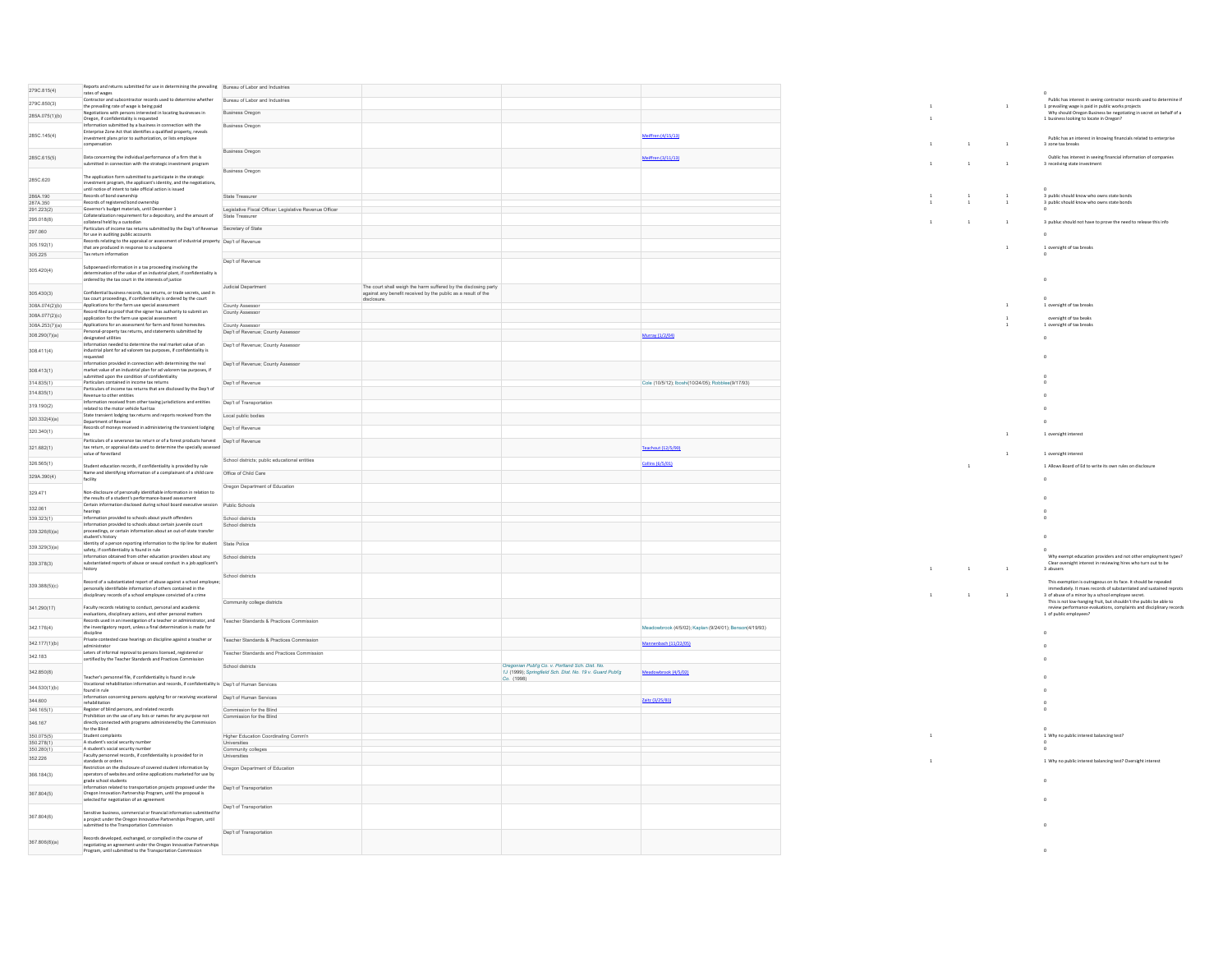| 381.310(5)               | Sensitive business, commercial, or financial information submitted in<br>nnection with the Port of Hood River bridge project                                                         | Port of Hood River                                                                                                      |  |                                                                                                     |                | $\mathbf{1}$   | $\overline{1}$ | 2 Why is Port of Hood River singled ou?                                                                                                |
|--------------------------|--------------------------------------------------------------------------------------------------------------------------------------------------------------------------------------|-------------------------------------------------------------------------------------------------------------------------|--|-----------------------------------------------------------------------------------------------------|----------------|----------------|----------------|----------------------------------------------------------------------------------------------------------------------------------------|
| 383.025                  | Sensitive business, commercial or financial information submitted to<br>determine the feasibility of participation in a tollway project                                              | Dep't of Transportation                                                                                                 |  |                                                                                                     |                |                |                |                                                                                                                                        |
| 403.135(2)               | Automatic number identifications, until disclosed in an official<br>report; nonpublished or nonlisted phone numbers received via                                                     | Public Safety Answering Points; Law Enforcement; EMS                                                                    |  |                                                                                                     |                |                |                |                                                                                                                                        |
|                          | automatic identification<br>Subscriber information acquired for purposes of providing                                                                                                | 911 Jurisdictions                                                                                                       |  |                                                                                                     |                | $\mathbf{1}$   |                | 1 Should be subject to balancing test                                                                                                  |
| 403.135(5)<br>409.027(4) | emergency communications services                                                                                                                                                    | Dep't of Human Services                                                                                                 |  |                                                                                                     |                |                |                | This is a blanket secrecy provision that, at the very least, should be                                                                 |
|                          | Reports of abuse or neglect                                                                                                                                                          |                                                                                                                         |  |                                                                                                     | $\,$ 1         | $\overline{1}$ | $\mathbf{1}$   | 3 subject to balancing test.                                                                                                           |
| 409.160(2)               | Confidential information transferred to the Director of DHS<br>Child welfare records containing information about an individual                                                      | Dep't of Human Services<br>Dep't of Human Services                                                                      |  | Zheng (7/10/14): Welch(12/4/09): Cole (2/3/09): Matteo                                              |                |                |                |                                                                                                                                        |
| 409.225                  | child, family, or other recipient of services                                                                                                                                        | Dep't of Human Services                                                                                                 |  | hm (9/2/05); Davenport (3/1/02); Black(12/11/98)                                                    |                |                |                | 1 Seems like there should eb a balancing test                                                                                          |
| 409.273(2)               | Client information maintained by sexual assault crises centers: the<br>location of centers, if confidentiality is found in rule                                                      |                                                                                                                         |  |                                                                                                     |                |                |                |                                                                                                                                        |
| 409.292(3)               | Locations of shelter homes. If confidentiality is found in rule: client- Den't of Human Services<br>related information maintaining by a shelter home, safe house, or<br>crisis line |                                                                                                                         |  |                                                                                                     |                |                |                |                                                                                                                                        |
| 410.150                  | Records related to applicants for and recipients of public assistance                                                                                                                | Dep't of Human Services                                                                                                 |  | Watts (2/1/10); Hinkle5/26/06; Schmoe (5/18/90); Sherman-<br>Stadius (9/16/82)                      |                |                |                | 1 Seems like there should eb a balancing test                                                                                          |
| 410.480(4)               | Information concerning a client receiving services under Oregon<br>Project Independence                                                                                              | Dep't of Human Service                                                                                                  |  |                                                                                                     |                |                |                | 1 Seems like there should eb a balancing test                                                                                          |
| 410.535                  | formation about clients receiving long-term care gathered during                                                                                                                     | Dep't of Human Services                                                                                                 |  |                                                                                                     |                |                |                |                                                                                                                                        |
| 411.117(2)               | the admission assessment process, if confidentiality is found in rule<br>formation received in identifying applicants for TANF who are                                               | Dep't of Human Services                                                                                                 |  |                                                                                                     |                |                |                | 1 Seems like there should eb a balancing test                                                                                          |
|                          | victims of domestic violence                                                                                                                                                         | Dep't of Human Services                                                                                                 |  | seebe (3/20/18); Saker(2/20/09); Hinkle (5/26/06); Biggs (4/14/9                                    |                |                |                |                                                                                                                                        |
| 411.320(1)               | Public assistance records                                                                                                                                                            |                                                                                                                         |  | 8); Newton(4/7/98); Marie (9/30/97); Delker (10/16/92)                                              |                | $\,$ 1 $\,$    | $\mathbf 1$    | 2 Blanket secrecy provision. Should be subject to balancing test.                                                                      |
| 411.335<br>412.074       | Names of persons receiving public assistance<br>Prohibits the disclosure of information relating to recipients of<br>temporary assistance for needy families.                        | Dep't of Human Services                                                                                                 |  | Welch (12/4/2009)                                                                                   |                | $\overline{1}$ | $\mathbf{1}$   | 1 blanket secrecy provision. Should be subject to balancing test.<br>2 blanket secrecy provision. Should be subject to balancing test. |
|                          | Information about the location, income, and property of parents                                                                                                                      | Dep't of Human Services; Dep't of Justice; District Attorneys                                                           |  |                                                                                                     |                |                |                |                                                                                                                                        |
| 412.094                  | who have deserted, or are failing to support, children receiving<br>public assistance                                                                                                |                                                                                                                         |  |                                                                                                     |                |                |                | Reports of abuse or neglect by OHA care providers should be public,                                                                    |
| 413.036(5)               | Reports of abuse or neglect                                                                                                                                                          | <b>Health Authority</b>                                                                                                 |  |                                                                                                     | $\overline{1}$ | $\overline{1}$ | $\mathbf{1}$   | 3 nerind                                                                                                                               |
| 413.175(1)               | Public assistance or medical assistance records                                                                                                                                      | Health Authority                                                                                                        |  |                                                                                                     |                |                |                | 1 Seems like there should eb a balancing test                                                                                          |
| 413.196(1)               | Information obtained in connection with special epidemiologic<br>morbidity and mortality studies                                                                                     | <b>Health Authority</b>                                                                                                 |  |                                                                                                     |                |                |                |                                                                                                                                        |
| 414.414(1)               | Information collected by the Pharmacy and Therapeutics Committee Health Authority                                                                                                    |                                                                                                                         |  |                                                                                                     |                |                |                |                                                                                                                                        |
|                          | that identifies an individual<br>Records related to the comparative effectiveness research of medical Health Evidence Review Commission: Health Authority                            |                                                                                                                         |  |                                                                                                     |                |                |                |                                                                                                                                        |
| 414.695(5)               | technologies, except for aggregate data<br>Exempts from disclosure certain records of the Interstate                                                                                 | Dep't of Human Services                                                                                                 |  |                                                                                                     |                |                |                |                                                                                                                                        |
| 417.030                  | Commission for Juveniles, if adopted in Commission's Bylaws                                                                                                                          |                                                                                                                         |  |                                                                                                     |                |                |                |                                                                                                                                        |
| 417.795                  | Restricts the disclosure of information gathered to provide services Dep't of Human Services<br>under the Healthy Families Oregon program                                            |                                                                                                                         |  |                                                                                                     |                |                |                |                                                                                                                                        |
| 418.250                  | Information provided by child-caring agencies, child-care providers, Dep't of Human Services<br>or juvenile courts to enable the supervision of these agencies and                   |                                                                                                                         |  |                                                                                                     |                |                |                |                                                                                                                                        |
| 418.258(4)(b)            | Confidential information in a report of suspected abuse of a child in   Dep't of Human Services; Dep't of Justice; Governor                                                          |                                                                                                                         |  |                                                                                                     |                |                |                |                                                                                                                                        |
|                          | Name, address, and other identifying information about a person                                                                                                                      | Den't of Human Services                                                                                                 |  |                                                                                                     |                |                |                |                                                                                                                                        |
| 418.642(1)               | who maintains a foster home                                                                                                                                                          |                                                                                                                         |  |                                                                                                     |                |                |                | 1 Should be subject to balancing test                                                                                                  |
| 418.714                  | Records related to a domestic violence fatality review                                                                                                                               | Domestic violence fatality review teams<br>Child abuse multidisciplinary teams                                          |  |                                                                                                     |                |                |                | 1 should be subject to balancing test                                                                                                  |
| 418.747(5)               | nformation obtained in the course of investigating child abuse                                                                                                                       |                                                                                                                         |  |                                                                                                     | $\mathbf{1}$   | $\overline{1}$ | $\mathbf{1}$   | - succession in the state of substantiated claims of child abuse or<br>3 neglect in a child care facility should be public             |
| 418.794                  | Video recordings produced in the course of investigating child abuse                                                                                                                 | Community and regional assessment centers                                                                               |  |                                                                                                     |                |                |                |                                                                                                                                        |
| 418.795(1)               |                                                                                                                                                                                      | Child abuse multidisciplinary teams; Child fatality review teams                                                        |  |                                                                                                     |                |                |                |                                                                                                                                        |
| 419A.015(4)              | nformation acquired in the course of investigating child abuse                                                                                                                       | School districts                                                                                                        |  |                                                                                                     |                |                |                | 1 Should be subject to balancing test                                                                                                  |
|                          | List of youth offenders who are on juvenile-court ordered probation<br>Information reviewed and actions and recommendations in                                                       | Local citizen review boards                                                                                             |  |                                                                                                     |                |                |                |                                                                                                                                        |
| 419A.100(1)              | individual cases                                                                                                                                                                     |                                                                                                                         |  | McClure (5/25/95)                                                                                   |                |                |                |                                                                                                                                        |
| 419A.255                 | Record of cases in juvenile court, and the supplemental confidential                                                                                                                 | Judicial Department                                                                                                     |  | Bachman (8/6/09): Matter<br>Boehm (9/2/05); Black(12/11/98); Zaitz (6/28/96); Deutsch (4/10/<br>951 |                |                |                | 1 should be subject to balancing test                                                                                                  |
| 419A.257(1)              | Records relating to a youth's history and prognosis                                                                                                                                  | Youth Authority; County juvenile departments<br>Youth Authority; Dep't of Human Services; Law enforcement               |  |                                                                                                     |                |                |                |                                                                                                                                        |
| 419A.262(21)             | Record of youth offender when the juvenile court orders expunction                                                                                                                   |                                                                                                                         |  |                                                                                                     |                |                |                |                                                                                                                                        |
| 419B.024(4)              | nformation provided by DHS regarding a child fatality likely caused Critical Incident Response Team<br>by abuse or neglect                                                           |                                                                                                                         |  |                                                                                                     |                | $\mathbf{1}$   | $\mathbf{1}$   | Information relating to the death of a child in state custody should<br>3 be available to the public                                   |
| 419B.035(1)              | Records compiled in the course of investigating reports of child<br>abuse or neglect                                                                                                 | Dep't of Human Services; Law enforcement                                                                                |  | Bailey (7/3/14); Woolington(7/3/14); Hinkle 5/26/06                                                 |                |                |                |                                                                                                                                        |
|                          |                                                                                                                                                                                      | Dep't of Human Services; Law enforcement; Office of Child<br>Care: Dep't of Corrections: Teachers Standards & Practices |  |                                                                                                     |                |                |                |                                                                                                                                        |
| 419B.035(7)              | ecords compiled in the course of investigating reports of child<br>abuse or neglect, that are transferred to another public body                                                     | Comm'n; Citizen Review Boards; Office of Children's Advocate;<br>District Attorneys: Parole Roard                       |  |                                                                                                     |                |                |                |                                                                                                                                        |
| 421.213                  | Inmate transfer records, if confidentiality is found in rule                                                                                                                         | Dep't of Corrections                                                                                                    |  |                                                                                                     |                | $\overline{1}$ | $\mathbf{1}$   | The public has an interest in knowing where inmates are<br>3 incarcerated by DOC                                                       |
| 423 430(2)               | Matters submitted to the corrections ombudsman, and the identities                                                                                                                   | Dep't of Corrections                                                                                                    |  |                                                                                                     |                |                |                | The public has an interest in knowing about complaints regarding th                                                                    |
|                          | of complainants or witnesses<br>Facilitated dialogue and responsibility letter bank program                                                                                          | Dep't of Corrections                                                                                                    |  |                                                                                                     | $\mathbf{1}$   | $\mathbf{1}$   |                | 3 administration of statde prisons, treatment of inmates, etc.                                                                         |
| 423 610(3)               |                                                                                                                                                                                      |                                                                                                                         |  |                                                                                                     |                |                |                |                                                                                                                                        |
| 426.160(1)               | Record of a commitment proceeding                                                                                                                                                    | Judicial Department<br>Health Authority; community mental health programs                                               |  | an der Voo (3/23/12)                                                                                |                |                |                |                                                                                                                                        |
| 426.370                  | Information obtained during an investigation into commitmen<br>proceedings, if not included in the investigation report and if                                                       |                                                                                                                         |  |                                                                                                     |                |                |                |                                                                                                                                        |
|                          | isclosure would constitute a clear and immediate danger<br>Record of a proceeding to commit a person with an intellectual                                                            | <b>Judicial Department</b>                                                                                              |  |                                                                                                     |                |                |                |                                                                                                                                        |
| 427.293(1)               |                                                                                                                                                                                      |                                                                                                                         |  |                                                                                                     |                |                |                |                                                                                                                                        |
| 430.399                  | Records of person taken to a treatment facility or sobering facility                                                                                                                 | Dep't of Human Services; Oregon Health Authority                                                                        |  |                                                                                                     |                |                |                |                                                                                                                                        |
| 430.739(5)               | Information obtained in the course of investigating the abuse of<br>adults                                                                                                           | County multidisciplinary teams on abuse of mentally ill or<br>entally disabled adults                                   |  |                                                                                                     | $\mathbf{1}$   | $\overline{1}$ | $\overline{1}$ | The results of an investigation into the abuse of adults should be<br>3 available to the public                                        |
| 430 753(2)               | Identity of a person reporting abuse of a mentally ill or<br>developmentally disabled adult                                                                                          | Dep't of Human Services; Law enforcement                                                                                |  | <b>Hinkle (5/26/06)</b>                                                                             |                |                |                | $\theta$                                                                                                                               |
| 430.763                  | Names of person reporting abuse of a mentally ill or<br>developmentally disabled adult, the witnesses, and the affected                                                              | Dep't of Human Services                                                                                                 |  | Frank (5/25/12)                                                                                     |                |                |                |                                                                                                                                        |
| 431A.055(5)(c)           | adults<br>Personally identifiable information provided to the Quality                                                                                                                | State Trauma Advisory Board                                                                                             |  |                                                                                                     |                |                |                |                                                                                                                                        |
| 431A.090(4)(a)           | Assurance Subcommittee<br>Records connected to obtaining the data necessary to perform                                                                                               | Health Authority: State Trauma Advisory Board                                                                           |  |                                                                                                     |                |                |                | This is a blanket secrecy provision that, at the very least, should be                                                                 |
|                          | patient care quality assurance functions, and the gathered data<br>Data collected under the statewide injury and violence prevention                                                 | Health Authority                                                                                                        |  |                                                                                                     |                |                | $\,$ 1         | 2 subject to balancing test.<br>Why should data on injury and violence be secret? This information                                     |
| 431A.125(3)(a)           | program<br>Efficacy and toxicity data received from the manufacturer of a toxic CHSU: Poison Prevention Task Force                                                                   |                                                                                                                         |  |                                                                                                     |                | $\,$ 1 $\,$    | $\,$ 1 $\,$    | 3 should be readily available to public<br>Shouldn't the public have access to efficacy and toxicity info for a                        |
| 431A.315(1)              | usehold product, if confidentiality is requested                                                                                                                                     | <b>Health Authority</b>                                                                                                 |  |                                                                                                     |                | $\mathbf{1}$   | $\mathbf{1}$   | 3 toxic household product? I say yes                                                                                                   |
| 431A.530(3)(a)           | iformation submitted to the stroke care database                                                                                                                                     |                                                                                                                         |  |                                                                                                     | $\mathbf{1}$   | $\mathbf 1$    | $\mathbf{1}$   | Shouldn't the public have access to data on quality of stroke care at<br>3 hospitals, especially those designated as stroke centers?   |
| 431A.865(1)(a)           | Prescription monitoring information submitted to the prescription                                                                                                                    | Health Authority                                                                                                        |  |                                                                                                     |                |                |                | Public has interest in information on dispensing rates of certain                                                                      |
|                          | monitoring program                                                                                                                                                                   |                                                                                                                         |  |                                                                                                     | $\mathbf{1}$   |                | $\mathbf{1}$   | 2 drugs. Most privacy objections could be met by stripping out PII                                                                     |

|                                                                                                                            |                             | $\mathbf 1$<br>$\sim$ $  1$ |              | 2 Why is Port of Hood River singled ou?                                                                                                                                                                                                                    |
|----------------------------------------------------------------------------------------------------------------------------|-----------------------------|-----------------------------|--------------|------------------------------------------------------------------------------------------------------------------------------------------------------------------------------------------------------------------------------------------------------------|
|                                                                                                                            |                             |                             |              | $\circ$                                                                                                                                                                                                                                                    |
|                                                                                                                            |                             | $\overline{1}$              |              | 1 Should be subject to balancing test                                                                                                                                                                                                                      |
|                                                                                                                            |                             |                             |              | $\circ$<br>This is a blanket secrecy provision that, at the very least, should be                                                                                                                                                                          |
|                                                                                                                            | $\mathbf 1$                 | $\,$ 1 $\,$                 | $\,$ 1 $\,$  | 3 subject to balancing test.<br>$\theta$                                                                                                                                                                                                                   |
| .<br>Zheng (7/10/14); Welch(12/4/09); Cole (2/3/09); Matteo-<br>Boehm (9/2/05); Davenport (3/1/02); Black(12/11/98)        |                             |                             |              | 1 Seems like there should eb a balancing test                                                                                                                                                                                                              |
|                                                                                                                            |                             |                             |              | $\circ$                                                                                                                                                                                                                                                    |
|                                                                                                                            |                             |                             |              | $\mathfrak o$                                                                                                                                                                                                                                              |
| Watts (2/1/10); Hinkle5/26/06; Schmoe (5/18/90); Sherman-<br>Stadius (9/16/82)                                             |                             |                             |              | 1 Seems like there should eb a balancing test                                                                                                                                                                                                              |
|                                                                                                                            |                             |                             |              | 1 Seems like there should eb a balancing test                                                                                                                                                                                                              |
|                                                                                                                            |                             |                             |              | 1 Seems like there should eb a balancing test                                                                                                                                                                                                              |
| Beebe (3/20/18); Saker(2/20/09); Hinkle (5/26/06); Biggs (4/14/9<br>8); Newton(4/7/98); Marie (9/30/97); Delker (10/16/92) |                             | $\,$                        | $\,$ 1       | $\,$ 0 $\,$<br>2 Blanket secrecy provision. Should be subject to balancing test.                                                                                                                                                                           |
| Welch (12/4/2009)                                                                                                          |                             |                             |              | 1 blanket secrecy provision. Should be subject to balancing test.                                                                                                                                                                                          |
|                                                                                                                            |                             | $\,$                        | $\,$ 1       | 2 blanket secrecy provision. Should be subject to balancing test.                                                                                                                                                                                          |
|                                                                                                                            | $\mathbf{1}$                | $\overline{1}$              | $\mathbf{1}$ | $\circ$<br>Reports of abuse or neglect by OHA care providers should be public,<br>3 period.                                                                                                                                                                |
|                                                                                                                            |                             |                             |              | 1 Seems like there should eb a balancing test                                                                                                                                                                                                              |
|                                                                                                                            |                             |                             |              | $\circ$<br>$\circ$                                                                                                                                                                                                                                         |
|                                                                                                                            |                             |                             |              | $\circ$                                                                                                                                                                                                                                                    |
|                                                                                                                            |                             |                             |              | $\circ$                                                                                                                                                                                                                                                    |
|                                                                                                                            |                             |                             |              | $\mathbf{0}$                                                                                                                                                                                                                                               |
|                                                                                                                            |                             |                             |              | $\circ$                                                                                                                                                                                                                                                    |
|                                                                                                                            | $\,$ 1                      |                             |              | $\mathfrak o$<br>1 Should be subject to balancing test                                                                                                                                                                                                     |
|                                                                                                                            | $\mathbf{1}$<br>$\,$ 1 $\,$ | $\,$ $\,$                   | $\,$ 1       | $\label{lem:constr} \begin{minipage}[c]{0.9\linewidth} \textbf{1 should be subject to balancing test} \\ \textbf{Results of investigations of substantial claims of child abuse or} \end{minipage}$<br>3 neglect in a child care facility should be public |
|                                                                                                                            |                             |                             |              | $\circ$                                                                                                                                                                                                                                                    |
|                                                                                                                            | $\mathbf{1}$                |                             |              | 1 Should be subject to balancing test                                                                                                                                                                                                                      |
| McClure (5/25/95)                                                                                                          |                             |                             |              | $\circ$                                                                                                                                                                                                                                                    |
| .<br>Bachman (8/6/09); Matteo-<br>Boehm (9/2/05); Black(12/11/98); Zaitz (6/28/96); Deutsch (4/10/                         |                             |                             |              | $\mathfrak o$                                                                                                                                                                                                                                              |
| 95)                                                                                                                        | $\,$ 1                      |                             |              | 1 should be subject to balancing test<br>$\circ$                                                                                                                                                                                                           |
|                                                                                                                            |                             |                             |              | $\circ$<br>Information relating to the death of a child in state custody should                                                                                                                                                                            |
| Bailey (7/3/14); Woolington(7/3/14); Hinkle 5/26/06                                                                        | $\mathbf{1}$                | $\mathbf{1}$                | $\mathbf{1}$ | 3 be available to the public<br>$\circ$                                                                                                                                                                                                                    |
|                                                                                                                            |                             |                             |              |                                                                                                                                                                                                                                                            |
|                                                                                                                            |                             |                             |              | $\mathfrak o$<br>The public has an interest in knowing where inmates are                                                                                                                                                                                   |
|                                                                                                                            | $\mathbf{1}$                | $\mathbf 1$                 | $\,$ 1 $\,$  | 3 incarcerated by DOC                                                                                                                                                                                                                                      |
|                                                                                                                            | $\mathbf{1}$                | $\mathbf 1$                 | $\mathbf 1$  | The public has an interest in knowing about complaints regarding the 3 administration of statde prisons, treatment of inmates, etc.                                                                                                                        |
| van der Voo (3/23/12)                                                                                                      |                             |                             |              | $\circ$<br>$\mathbf{0}$                                                                                                                                                                                                                                    |
|                                                                                                                            |                             |                             |              | $\circ$                                                                                                                                                                                                                                                    |
|                                                                                                                            |                             |                             |              | $\circ$                                                                                                                                                                                                                                                    |
|                                                                                                                            |                             |                             |              | $\circ$<br>The results of an investigation into the abuse of adults should be                                                                                                                                                                              |
| Hinkle (5/26/06)                                                                                                           | $\mathbf{1}$                | $\mathbf{1}$                | $\mathbf{1}$ | 3 available to the public<br>$\circ$                                                                                                                                                                                                                       |
| Frank (5/25/12)                                                                                                            |                             |                             |              | $\mathfrak o$                                                                                                                                                                                                                                              |
|                                                                                                                            |                             |                             |              | $\circ$                                                                                                                                                                                                                                                    |
|                                                                                                                            | $\,$                        |                             | $\,$ 1       | This is a blanket secrecy provision that, at the very least, should be<br>2 subject to balancing test.                                                                                                                                                     |
|                                                                                                                            | $\mathbf{1}$                | $\,$                        | $\,$ $\,$    | Why should data on injury and violence be secret? This information<br>$3\,$ should be readily available to public                                                                                                                                          |
|                                                                                                                            | $\,$                        | $\,$                        | $\,$ 1       | Shouldn't the public have access to efficacy and toxicity info for a<br>3 toxic household product? I say yes                                                                                                                                               |
|                                                                                                                            | $\,$ 1 $\,$                 | $\,$ $\,$                   | $\,$ 1 $\,$  | Shouldn't the public have access to data on quality of stroke care at<br>3 hospitals, especially those designated as stroke centers?                                                                                                                       |
|                                                                                                                            | $\mathbf 1$                 |                             | $\mathbf 1$  | Public has interest in information on dispensing rates of certain<br>2 drugs. Most privacy objections could be met by stripping out PII                                                                                                                    |